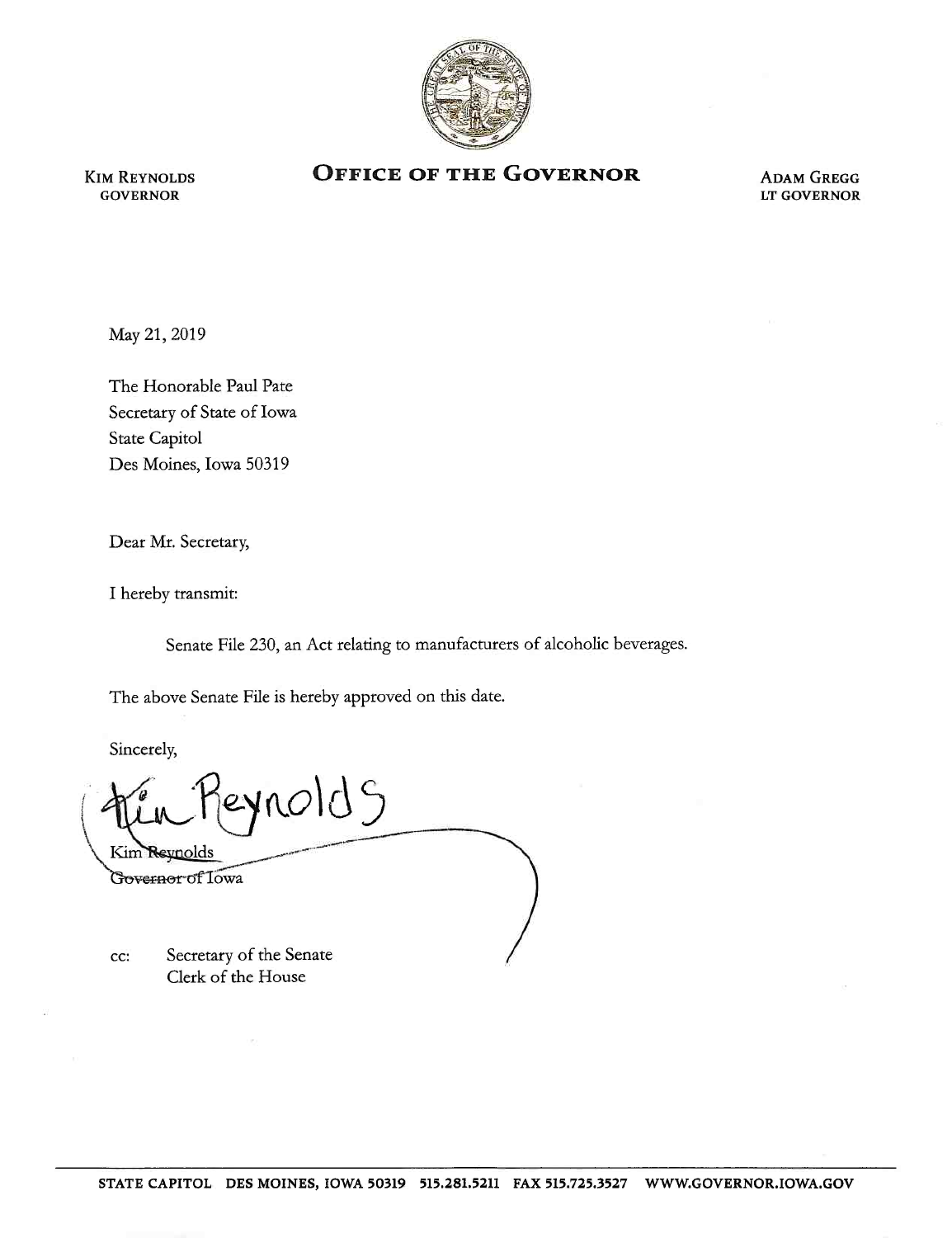

Senate File 230

## AN ACT

RELATING TO MANUFACTURERS OF ALCOHOLIC BEVERAGES.

BE IT ENACTED BY THE GENERAL ASSEMBLY OF THE STATE OF IOWA:

Section 1. Section 123.43A, subsection 6, Code 2019, is amended to read as follows:

6. Notwithstanding any provision of this chapter to the contrary or the fact that a person is the holder of a class "A" native distilled spirits license, a native distillery which, combining all production facilities of the business, produces and manufactures not more than one hundred thousand proof gallons of native distilled spirits on an annual basis may sell those native distilled spirits manufactured on the premises of the native distillery for consumption on the premises by applying for a class "C" native distilled spirits liquor control license as provided in section 123.30. A native distillery may be granted not more than one class "C" native distilled spirits liquor control license. All native distilled spirits sold by a native distillery for on-premises consumption shall be purchased from a class  $E''$  liquor control licensee. A manufacturer of native distilled spirits may be issued a class ·c" native distilled spirits liquor control license regardless of whether the manufacturer is also a manufacturer of beer pursuant to a class "A" beer permit or a manufacturer of native wine pursuant to a class "A" wine permit. A native distillery engaged in the business of manufacturing beer shall not be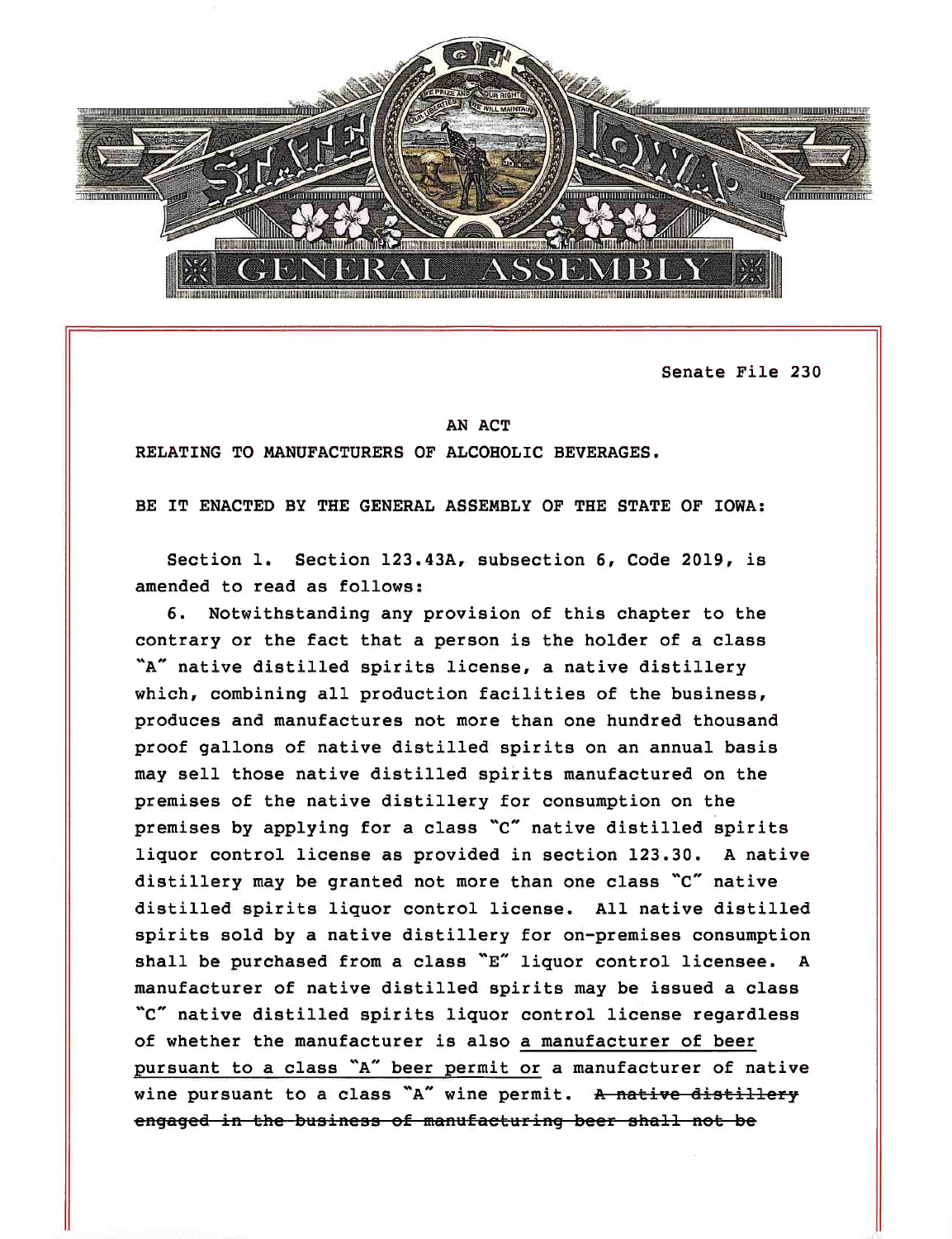issued a class "C" native distilled spirits liquor control license.

Sec. 2. Section 123.45, subsection 2, Code 2019, is amended to read as follows:

2. However, a person engaged in the wholesaling of beer or wine may sell only disposable glassware, which is constructed of paper, paper laminated, or plastic materials and designed primarily for personal consumption on a one-time usage basis, to retailers for use within the premises of licensed establishments, for an amount which is greater than or equal to an amount which represents the greater of either the amount paid for the disposable glassware by the supplier or the amount paid for the disposable glassware by the who1esaler. Also, a person engaged in the business of manufacturing beer may sell beer at retail for consumption on or off the premises of the manufacturing facility and, notwithstanding any other provision of this chapter or the fact that a person is the holder of a class "A" beer permit, may be granted not more than one class "B" beer permit as defined in section 123.124 for that purpose regardless of whether that person is also a manufacturer of native distilled spirits pursuant to a class "A" native distilled spirits license or a manufacturer of native wine pursuant to a class "A" wine permit.

Sec. 3. Section 123.56, subsection 5, Code 2019, is amended to read as follows:

5. Notwithstanding any other provision of this chapter, a person engaged in the business of manufacturing native wine may sell native wine at retail for consumption on the premises of the manufacturing facility by applying for a class "c" native wine permit as provided in section 123.178B. A manufacturer of native wine may be granted not more than one class "c" native wine permit. A manufacturer of native wine may be issued a class "c" native wine permit regardless of whether the manufacturer is also a manufacturer of beer pursuant to a class "A" beer permit or a manufacturer of native distilled spirits pursuant to a class "A" native distilled spirits license.

Sec. 4. Section 123.141, Code 2019, is amended to read as follows: